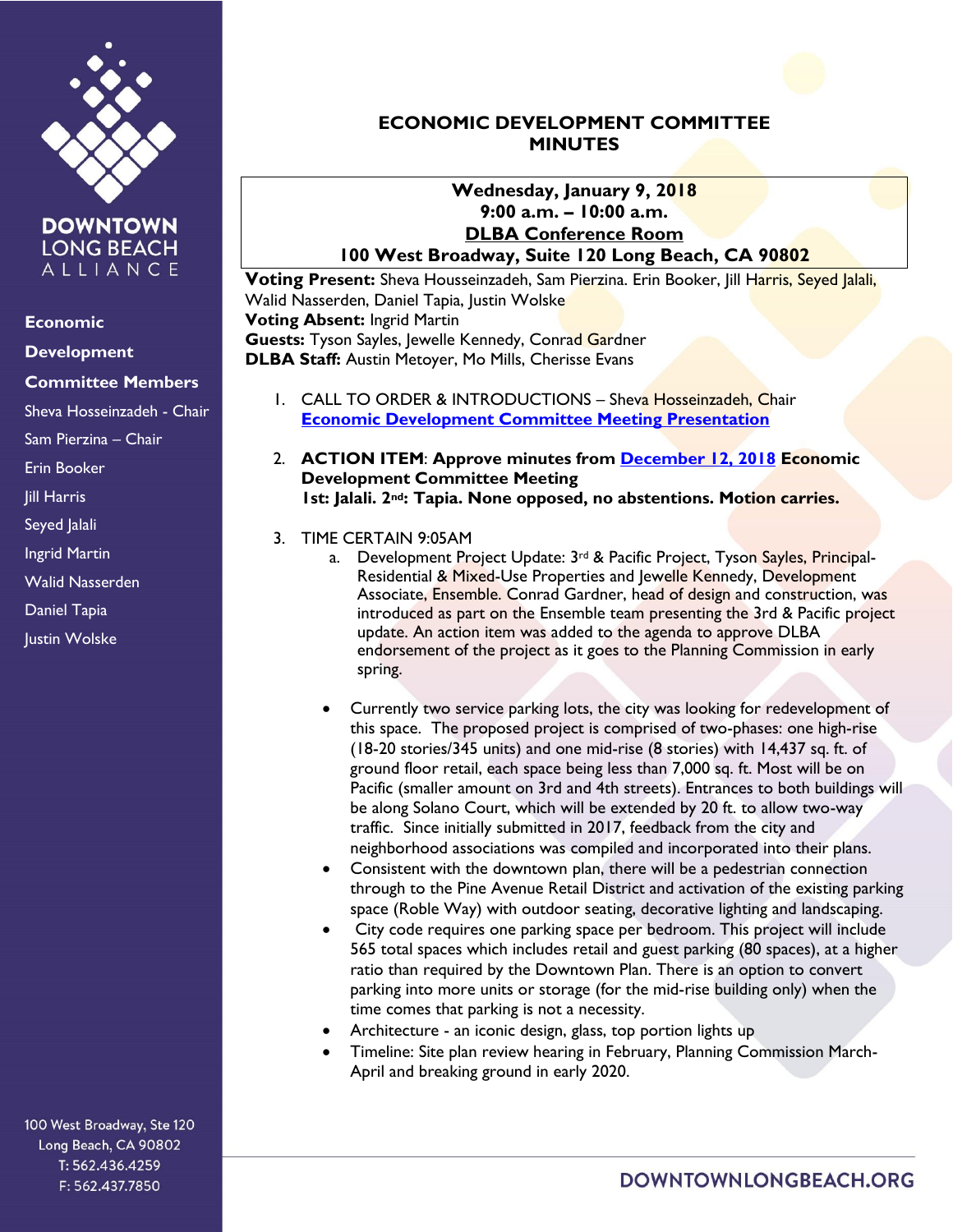





- 4. CHAIRPERSON'S REPORT Sheva Hosseinzadeh, Chair
	- a. Goal 3: review of *Draft* **[Slide Deck](https://drive.google.com/file/d/1sL8UtNEbs1L1Vk3ymMyUHuTh6-ye0geE/view?usp=sharing)** content Feedback:
		- Tell the grant recipients stories at the beginning
			- Identify the problem we are presenting/ trying to solve
				- o Help new business
				- o Help existing business
				- o Spark economic growth
				- o Neighborhoods struggling outside the downtown core
		- Wolske and Tapia will meet outside the committee meetings to further discuss the narrative this working group will present and how to edit the draft slide deck to meet that.
		- All committee members should email any other feedback
		- Need to review **[Potential Donor List](https://docs.google.com/spreadsheets/d/1m8a5wWP4Rh_kYGta4U8eEVhYht-1zRCyG_7Fq-HsazE/edit?usp=sharing)** prior to next committee meeting
- 5. Staff Report Austin Metoyer, Economic Development & Policy Manager (**slide 5** was presented from the Economic Development Committee Meeting presentation)
	- a. Business, Programs and Projects Updates
	- b. Slack Overview
- 6. Old Business
- 7. New Business
- 8. Public Comment (Three minutes on all non-agenda items)
- 9. Adjournment Meeting adjourned at 10:07 am

### **NEXT ECONOMIC DEVELOPMENT COMMITTEE MEETING**

Wednesday, February 13, 2019 9:00 AM DLBA Conference Room 100 W. Broadway Suite 120

*Mission: Cultivate, preserve and promote a healthy, safe and prosperous Downtown*

All meetings held by the Downtown Long Beach Alliance shall be conducted in compliance with the Brown Act, California Government Code Section 54950 et seq., and its requirement that public commissions, boards, councils, and public agencies conduct business openly. The agenda and supporting documents are available on the Internet at http://downtownlongbeach.org. E-Mail correspondence regarding agenda items can be directed to info@dlba.org. Agenda items may also be reviewed as posted in public view at the DLBA offices or at City Hall. If special accommodation is desired pursuant to the Americans with Disabilities Act, please make your request by phone to (562) 436-4259, by noon the day prior to the meeting.

100 West Broadway, Ste 120 Long Beach, CA 90802 T: 562.436.4259 F: 562.437.7850

DOWNTOWNLONGBEACH.ORG